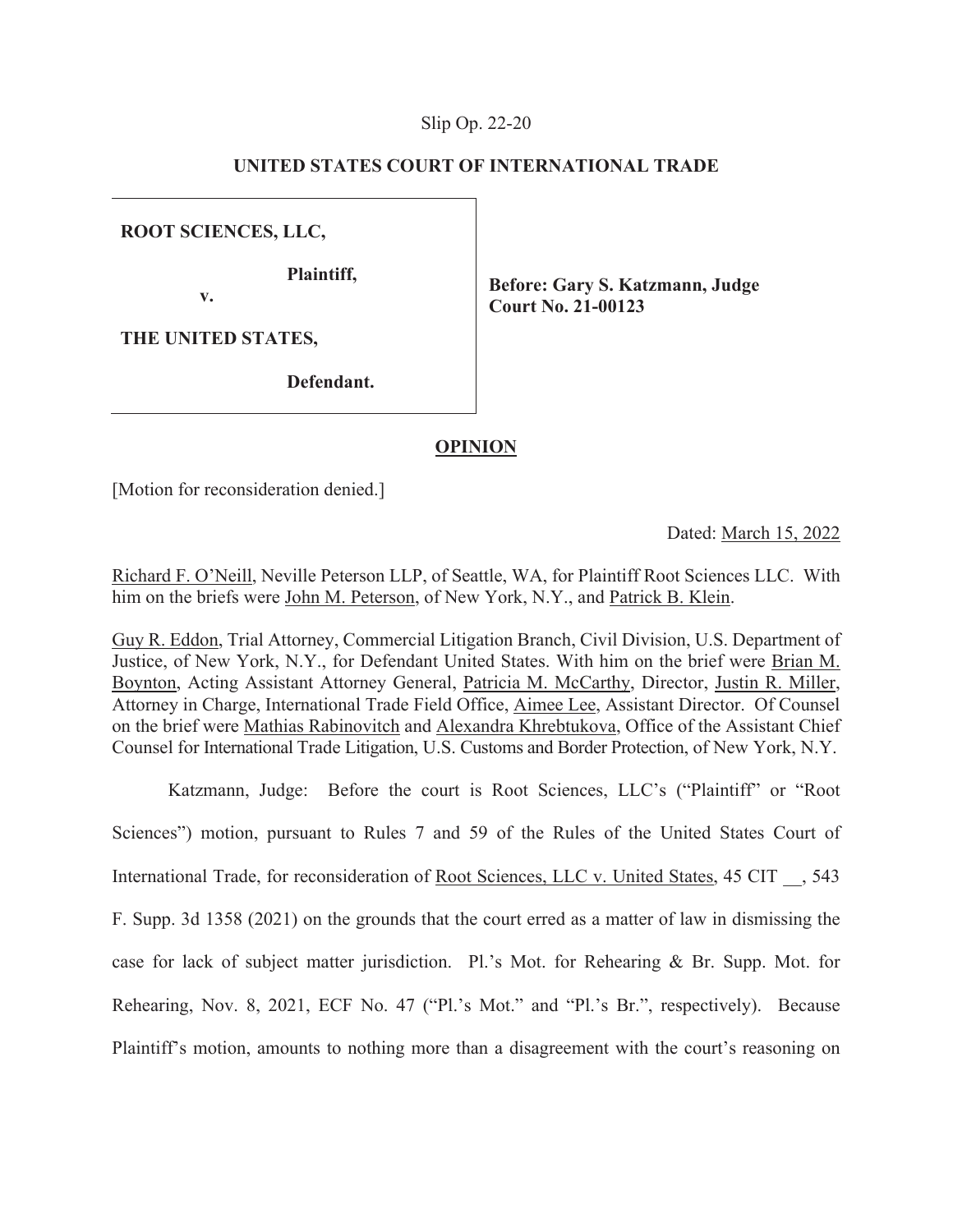matters fully litigated, devoid of showing manifest error, it is insufficient to warrant reconsideration and is denied.

Whether to grant reconsideration is a matter within the court's discretion. See Entergy Nuclear FitzPatrick, LLC v. United States, 711 F. 3d 1382, 1386 (Fed. Cir. 2013) (citing Yuba Natural Res., Inc. v. United States, 904 F.2d 1577, 1583 (Fed. Cir. 1990)). While correcting clear legal error comprises one of the bases to grant a motion for reconsideration, see Biery v. United States, 818 F.3d 704, 711 (Fed. Cir. 2016); see also Ford Motor Co. v. United States, 30 CIT 1587, 1588, 2006 WL 2789856 at \*1 (2006), such motions are not an opportunity for the losing party to relitigate the case, see Golden Bridge Tech., Inc. v. Apple Inc., 758 F.3d 1362, 1369 (Fed. Cir. 2014); see also Totes-Isotoner Corp. v. United States, 32 CIT 1172, 1173, 580 F. Supp. 2d 1371, 1374 (2008). "[A] court should not disturb its prior decision unless it is 'manifestly erroneous,'" Marvin Furniture (Shanghai) Co. v. United States, 37 CIT 65, 66, 899 F. Supp. 2d 1352, 1353 (2013); see also Golden Bridge Tech., 758 F.3d at 1369.

The court earlier concluded that the seizure of Root Sciences' subject merchandise by Customs and Border Protection ("CBP") under 19 U.S.C. § 1499(c)(4) precluded the operation of a "deemed exclusion" under section  $1499(c)(5)$  such that this court lacked subject matter jurisdiction. Root Sciences, 543 F. Supp. 3d at 1369. In its motion for reconsideration, Plaintiff contends that the court committed an error of law in so deciding to the extent that the opinion creates a non-statutory basis for the termination of and/or tolls the 30-day "deemed exclusion" period of section  $1499(c)(5)(A)$ . Pl.'s Br. at 7–14. The court's decision does neither, as the court held that section 1499(c)(5) is inapposite in light of the circumstances of CBP's seizure.

The court further notes that Plaintiff's disagreement with this statutory construction was already fully briefed, see, e.g., Pl.'s Resp. to June 16, 2021 Questions for Oral Arg. at 11, June 28,